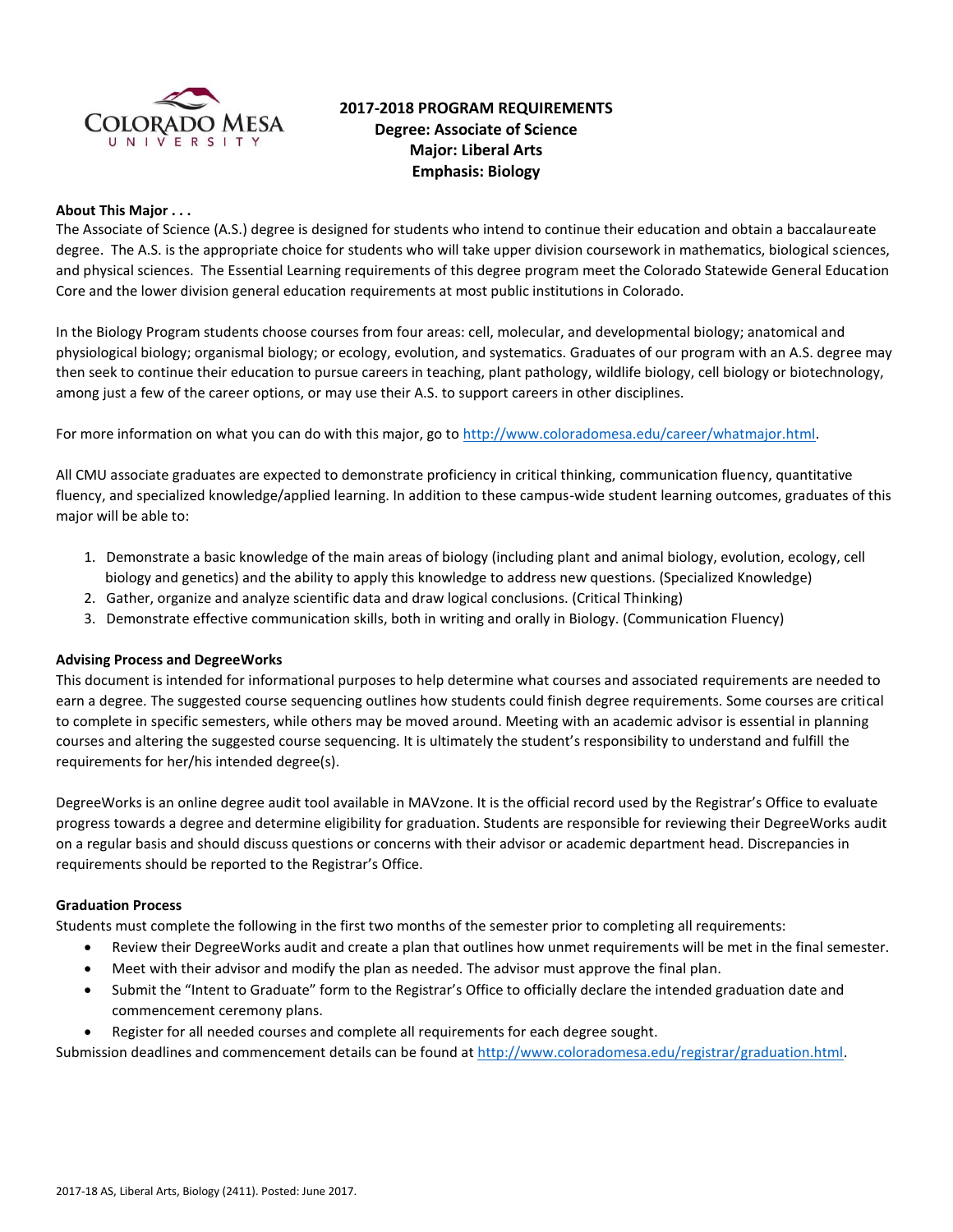# **INSTITUTIONAL DEGREE REQUIREMENTS**

The following institutional degree requirements apply to all CMU Associate of Science (AS) degrees. Specific programs may have different requirements that must be met in addition to institutional requirements.

- 60 semester hours total.
- Students must complete a minimum of 15 of the final 30 semester hours of credit at CMU.
- 2.00 cumulative GPA or higher in all CMU coursework.
- A grade of "C" or higher must be earned in all Essential Learning courses in order to be accepted for transfer under the Colorado Core Transfer Consortium General Education curriculum or gtPathways, Colorado's guaranteed transfer program.
- A course may only be used to fulfill one requirement for each degree/certificate.
- No more than six semester hours of independent study courses can be used toward the degree.
- Non-traditional credit, such as advanced placement, credit by examination, credit for prior learning, cooperative education and internships, cannot exceed 15 semester credit hours for an associate of science degree; A maximum of 6 of the 15 credits may be for cooperative education, internships, and practica.
- Pre-collegiate courses (usually numbered below 100) cannot be used for graduation.
- Capstone exit assessment/projects (e.g., Major Field Achievement Test) requirements are identified under Program-Specific Degree Requirements.
- The Catalog Year determines which program sheet and degree requirements a student must fulfill in order to graduate. Visit with your advisor or academic department to determine which catalog year and program requirements you should follow.
- See "Requirements for Undergraduate Degrees and Certificates" in the catalog for a complete list of graduation requirements.

# **PROGRAM-SPECIFIC DEGREE REQUIREMENTS**

A grade of "C" or higher must be earned toward the major content area.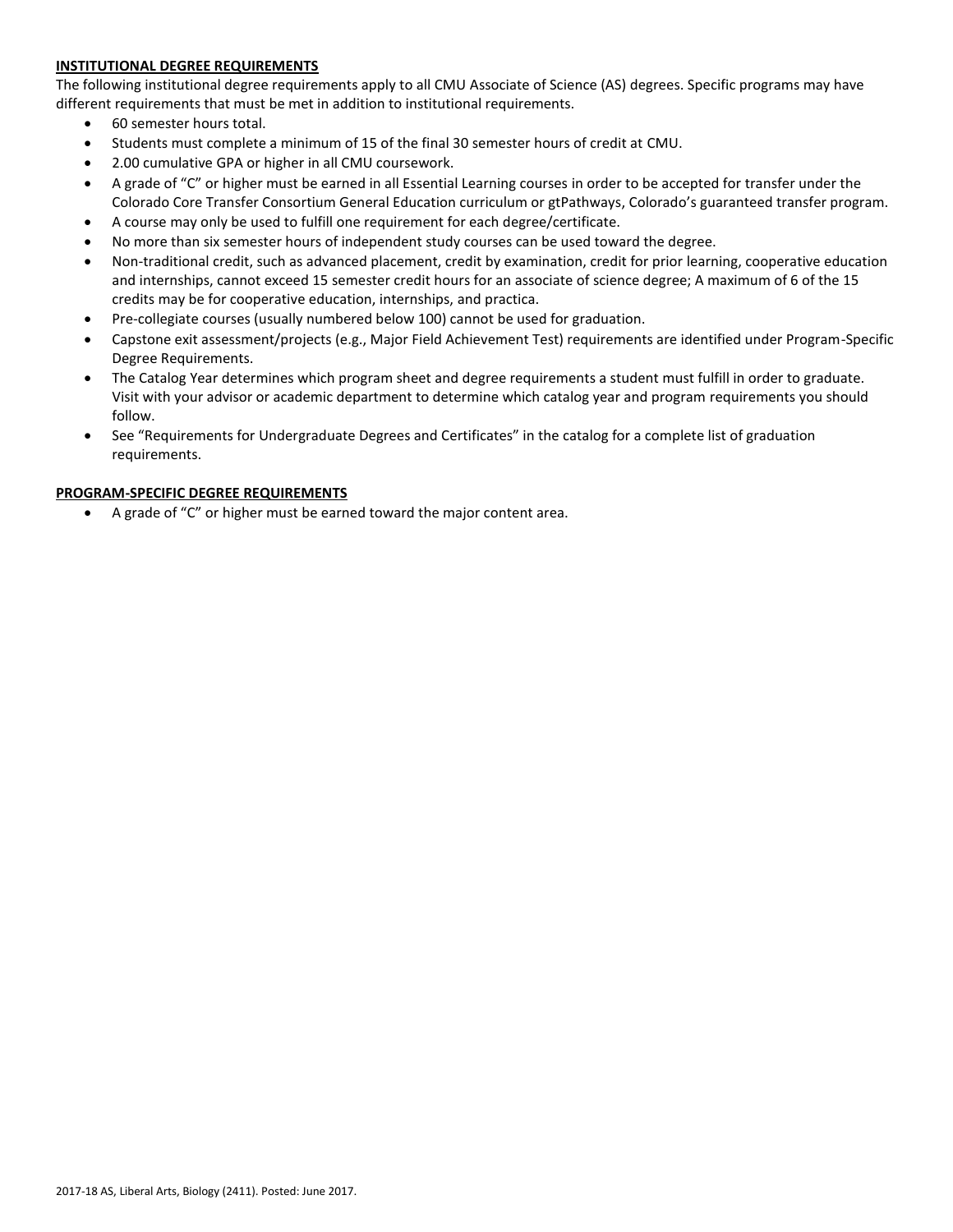# **ESSENTIAL LEARNING REQUIREMENTS** (31 semester hours)

See the current catalog for a list of courses that fulfill the requirements below. If a course is an Essential Learning option and a requirement for your major, you must use it to fulfill the major requirement and make a different selection for the Essential Learning requirement.

**English** (6 semester hours, must receive a grade of "C" or better and must be completed by the time the student has 60 semester hours.)

- ENGL 111 English Composition (3)
- ENGL 112 English Composition (3)

**Mathematics** (3 semester hours, must receive a grade of "C" or better, must be completed by the time the student has 60 semester hours.)

 MATH 113 - College Algebra (4) or higher 3 credits apply to the Essential Learning requirements and 1 credit applies to elective credit.

**Humanities** (3 semester hours)

 $\square$  Select one Humanities course (3)

# **Social and Behavioral Sciences** (6 semester hours)

- $\square$  Select one Social and Behavioral Sciences course (3)
- $\square$  Select one Social and Behavioral Sciences course (3)

**Natural Sciences** (7 semester hours, one course must include a lab) CHEM 131/131L and CHEM 132/132L recommended.

- $\Box$  Select one Natural Sciences course (3)
- $\square$  Select one Natural Sciences course with a lab (4)

**History** (3 semester hours)

 $\Box$  Select one History course (3)

**Fine Arts** (3 semester hours)

 $\Box$  Select one Fine Arts course (3)

# **OTHER LOWER-DIVISION REQUIREMENTS**

**Wellness Requirement** (2 semester hours)

- $\Box$  KINE 100 Health and Wellness (1)
- $\Box$  Select one Activity course (1)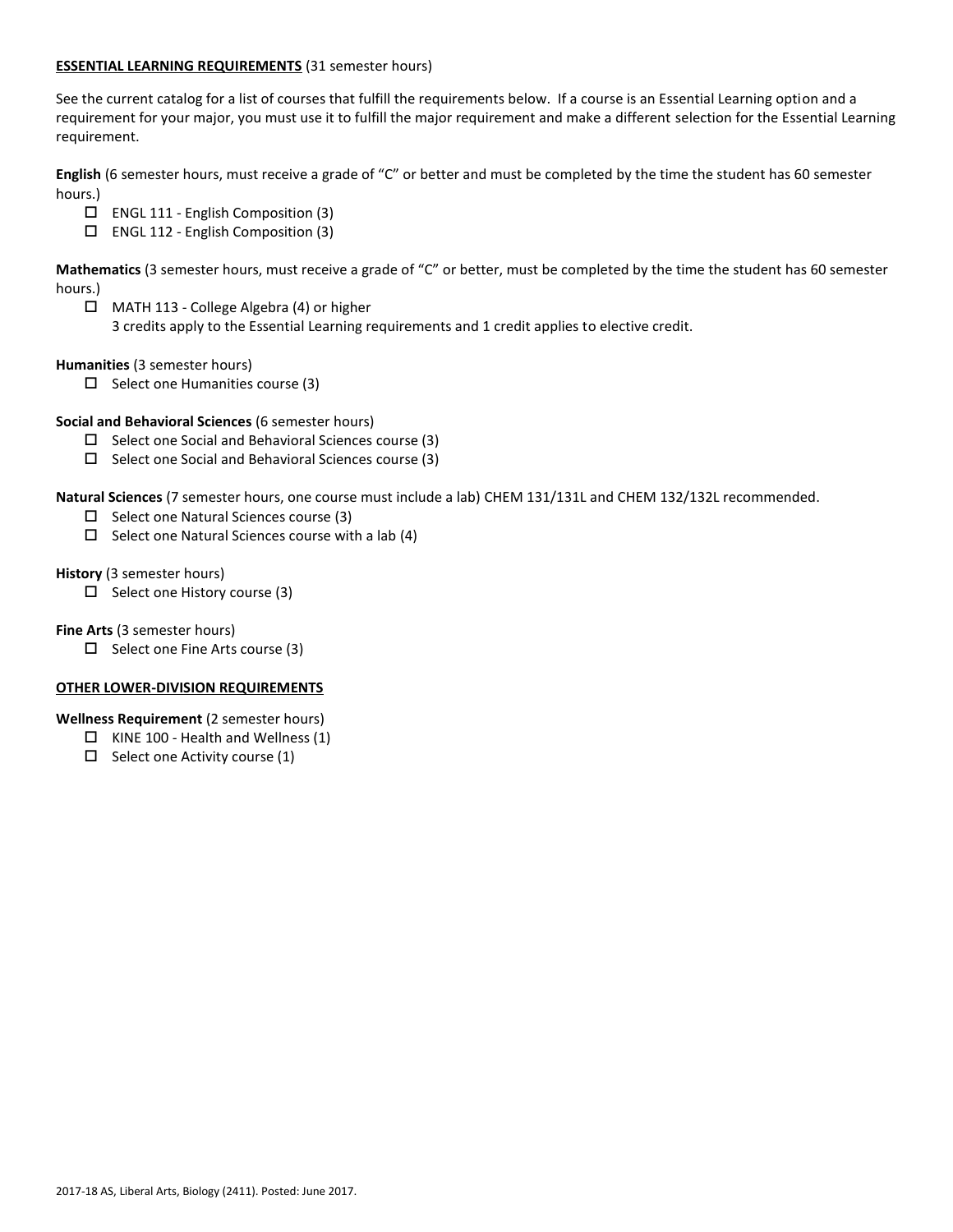### **ASSOCIATE OF SCIENCE: BIOLOGY REQUIREMENTS** (24 semester hours, a grade of "C" or better must be earned in all courses.)

**Core Classes** (16 Semester Hours)

- BIOL 105 Attributes of Living Systems (3)
- $\square$  BIOL 105L Attributes of Living Systems Laboratory (1)
- $\Box$  BIOL 106 Principles of Animal Biology (3)
- $\Box$  BIOL 106L- Principles of Animal Biology Laboratory (1)
- $\Box$  BIOL 107 Principles of Plant Biology (3)
- $\square$  BIOL 107L Principles of Plant Biology Laboratory (1)
- $\square$  BIOL 208 Fundamentals of Ecology & Evolution (3)
- $\square$  BIOL 208L Fundamentals of Ecology & Evolution Laboratory (1)

**Required Biology Specialization Courses** (8 Semester Hours) To be selected in consultation with student's advisor.

| ___________ |
|-------------|
|             |
|             |

**ELECTIVES** (All college level courses, not listed above, that will bring your total semester hours to 60 hours. Up to 3 hours may be needed.)

| $\Box$ MATH 113 - College Algebra (1) |
|---------------------------------------|
|                                       |
|                                       |
|                                       |
|                                       |
|                                       |
|                                       |
|                                       |